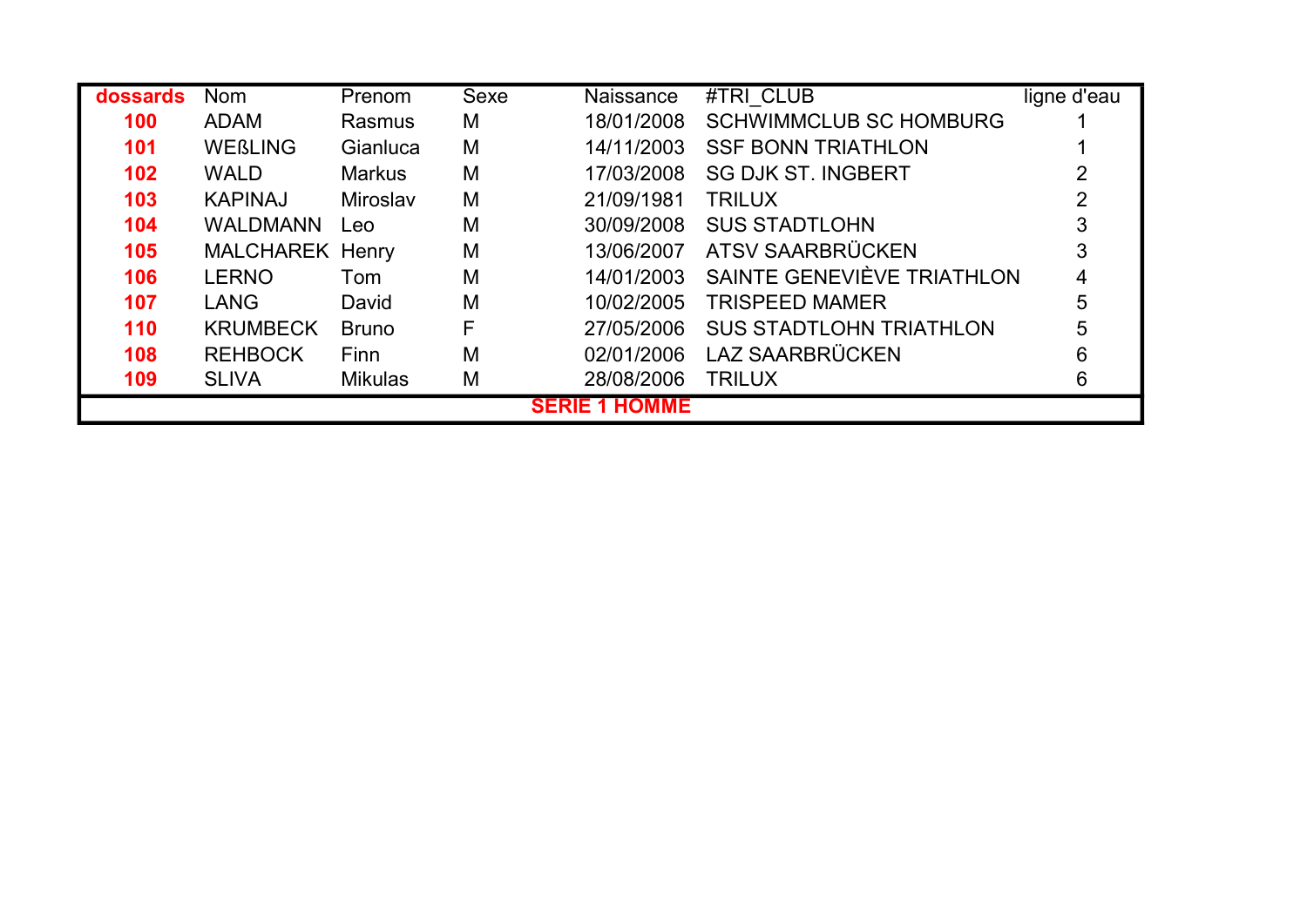| dossards | <b>Nom</b>                | Prenom          | <b>Sexe</b> | Naissance            | #TRI CLUB                        | ligne d'eau |
|----------|---------------------------|-----------------|-------------|----------------------|----------------------------------|-------------|
| 111      | ZIEKMAN BENITEZ Sebastian |                 | M           | 01/07/2008           | <b>TRILUX</b>                    |             |
| 112      | <b>WIESNER</b>            | Paul            | M           | 13/11/1995           | <b>SRL TRIATHLON KOBLENZ</b>     |             |
| 113      | <b>LUCA</b>               | Santilli        | M           | 19/02/2007           | <b>SSF BONN TRIATHLON JUGENE</b> |             |
| 114      | <b>LAPLUME</b>            | Christian       | M           | 03/02/1966           | <b>TRISPEED MAMER</b>            | າ           |
| 115      | <b>RAVIS</b>              | <b>Baptiste</b> | M           | 27/09/2006           | <b>METZ TRIATHLON</b>            |             |
| 116      | <b>CARRÉ</b>              | Aurélien        | M           | 19/01/2004           | <b>TRISPEED MAMER</b>            |             |
| 117      | <b>STOFFEL</b>            | Poli            | M           | 31/01/2006           | <b>KARIBU</b>                    |             |
| 118      | <b>KROMBACH</b>           | alexandre       | M           | 12/01/2008           | <b>SWIMMING LUXEMBOURG</b>       | 5           |
| 119      | <b>MORENO</b>             | <b>Alexis</b>   | M           | 20/12/2004           | <b>TRIATHLON TEAM BRAINE</b>     | 5           |
| 120      | <b>TAMINIAU</b>           | Antoine         | M           | 13/11/2008           | <b>TTB</b>                       | 6           |
| 121      | <b>ZAOUDI</b>             | Ismaël          | M           | 16/06/2004           | <b>TTB</b>                       | 6           |
|          |                           |                 |             | <b>SERIE 2 HOMME</b> |                                  |             |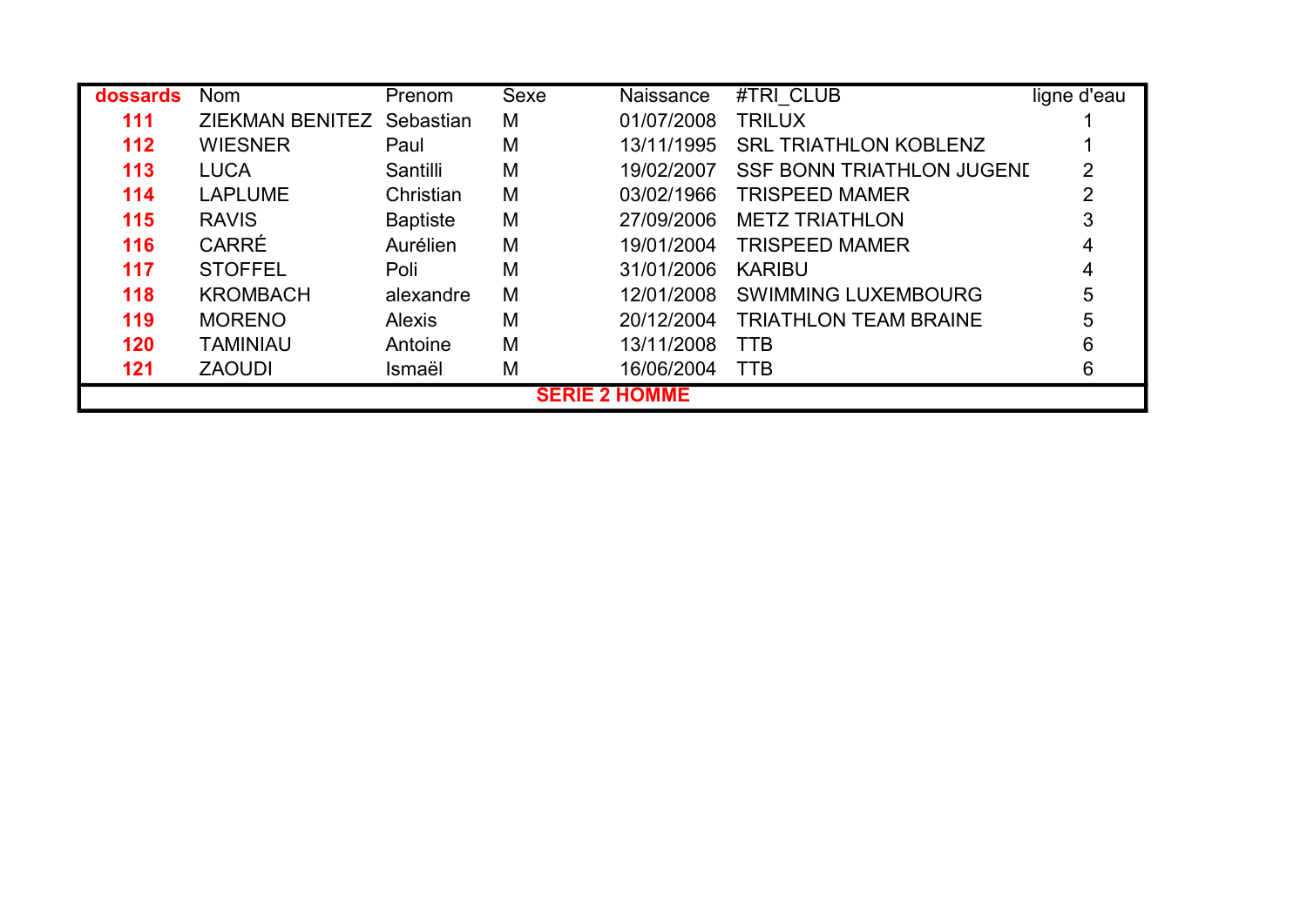| dossards | Nom               | Prenom   | Sexe                 | Naissance  | #TRI CLUB              | ligne d'eau |
|----------|-------------------|----------|----------------------|------------|------------------------|-------------|
| 122      | <b>BURGARD</b>    | Justus   | M                    | 20/11/2008 | <b>DJK ST. INGBERT</b> |             |
| 123      | <b>TANGEL</b>     | Raphael  | M                    | 07/11/2006 | LAZ SAARBRÜCKEN        |             |
| 124      | <b>VAN DURME</b>  | Gauthier | M                    | 27/12/2007 | <b>TTB</b>             |             |
| 125      | <b>MÜNNICH</b>    | Lucien   | M                    | 08/06/2004 | <b>METZ TRIATHLON</b>  | 2           |
| 126      | <b>OSTERHOLT</b>  | Cedric   | M                    | 25/05/2000 | <b>TRI POST TRIER</b>  | 3           |
| 127      | <b>CARRÉ</b>      | Tom      | M                    | 09/07/2002 | <b>TRISPEED MAMER</b>  | 4           |
| 128      | <b>SCHILTZ</b>    | Charel   | M                    | 29/05/2008 | CAEG                   | 5           |
| 129      | <b>MEYERS</b>     | Tim      | M                    | 02/01/2006 | <b>TRILUX</b>          | 5           |
| 130      | <b>HIRSCHAUER</b> | Rémi     | M                    | 21/01/2007 | <b>METZ TRIATHLON</b>  | 6           |
| 131      | <b>ZAOUDI</b>     | Gabriel  | M                    | 16/06/2004 | <b>TTB</b>             | 6           |
|          |                   |          | <b>SERIE 3 HOMME</b> |            |                        |             |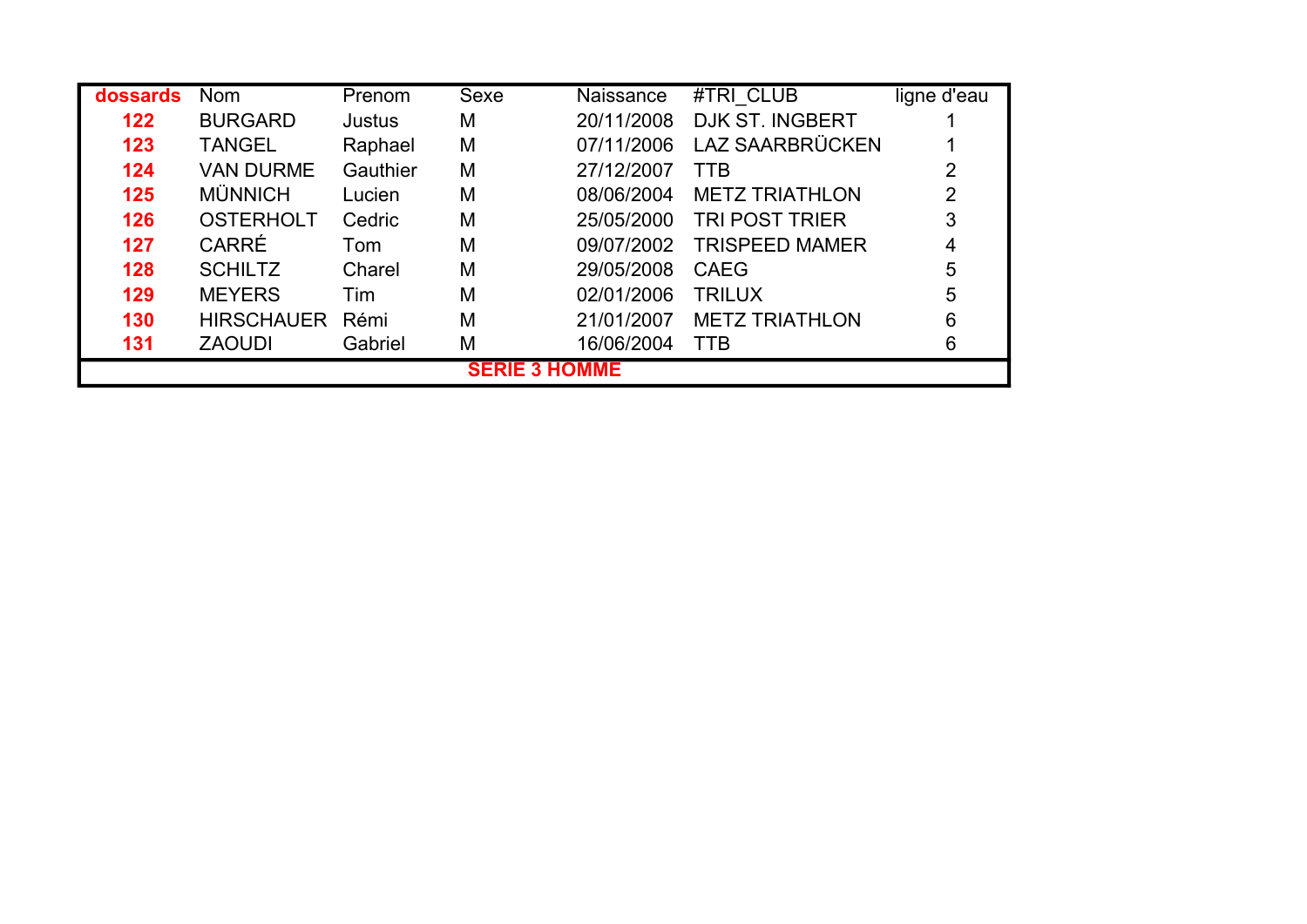| dossards | <b>Nom</b>               | Prenom         | Sexe | Naissance            | #TRI CLUB                           | ligne d'eau |
|----------|--------------------------|----------------|------|----------------------|-------------------------------------|-------------|
| 132      | <b>CECCOTTI</b>          | Gaetano        | M    | 08/10/2008           | <b>CAEG</b>                         |             |
| 133      | <b>PONTES</b>            | <b>Matheus</b> | M    | 27/10/1998           | <b>TRILUX</b>                       |             |
| 134      | <b>SEBRIER</b>           | <b>Noah</b>    | M    | 03/10/2008           | <b>METZ TRIATHLON</b>               |             |
| 135      | <b>OSTERHOLT</b>         | Jonas          | M    | 25/05/2000           | <b>TRI POST TRIER</b>               |             |
| 136      | <b>SCHWARZER Philipp</b> |                | M    | 27/02/2007           | <b>TRIATHLON TUS AHRWEILER</b>      |             |
| 137      | <b>NICOLAS</b>           | Theo           | M    | 22/07/2004           | <b>TTB</b>                          |             |
| 138      | <b>BERNOT</b>            | Titouan        | M    | 19/09/2002           | SAINTE GENEVIÈVE DES BOIS TRIATHLON | 4           |
| 139      | <b>LANG</b>              | Yannis         | M    | 14/11/2007           | <b>TRISPEED MAMER</b>               | 5           |
| 140      | <b>WEISHAAR</b>          | Leo            | M    | 24/08/2005           | <b>X3MERSCH SNOOZE</b>              | 5           |
| 141      | <b>KLEIN</b>             | Sebastian      | M    | 12/06/2006           | LAZ SAARBRÜCKEN                     | 6           |
|          |                          |                |      | <b>SERIE 4 HOMME</b> |                                     |             |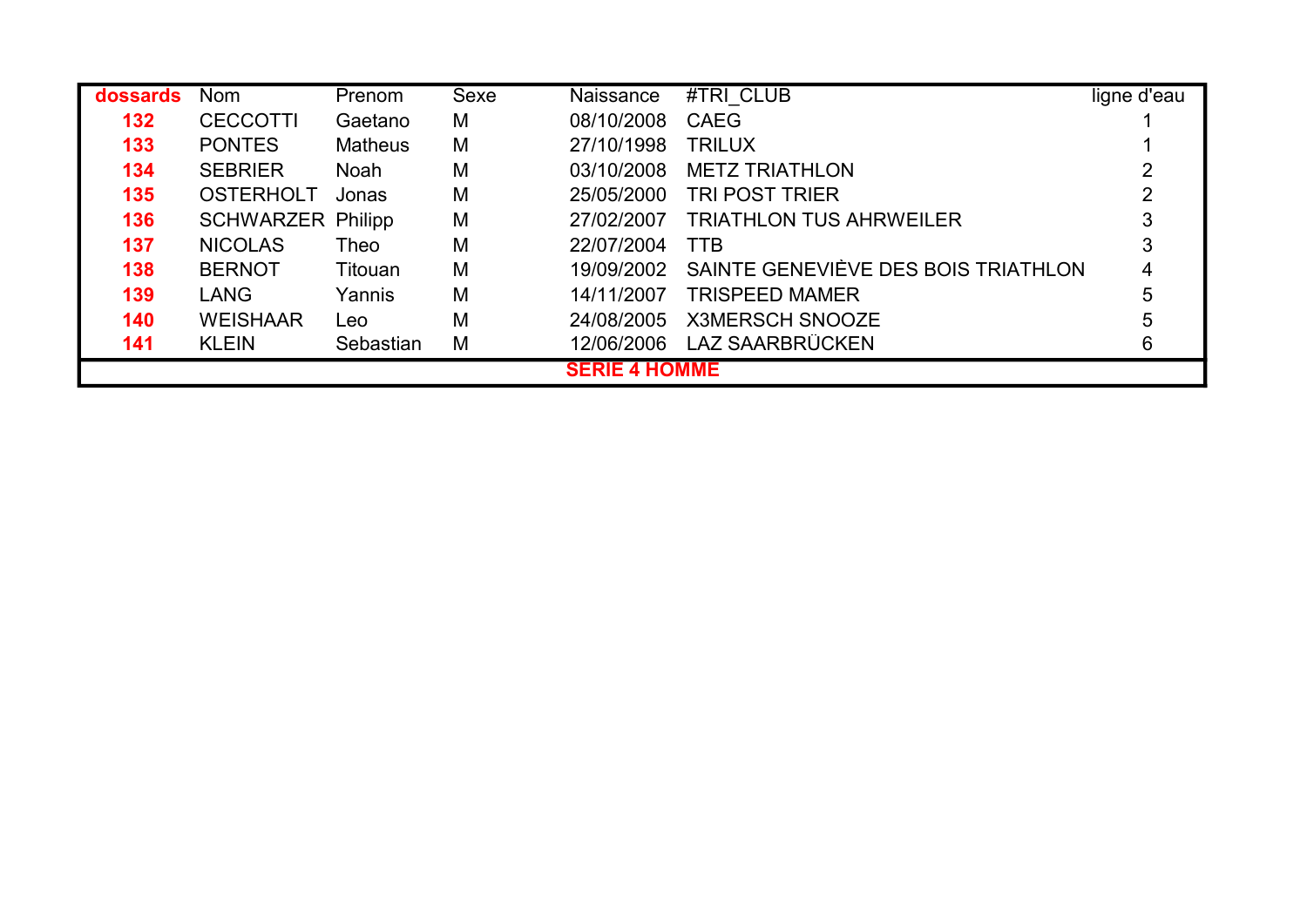| dossards | <b>Nom</b>               | Prenom     | Sexe | Naissance            | #TRI CLUB                  | ligne d'eau |
|----------|--------------------------|------------|------|----------------------|----------------------------|-------------|
| 142      | <b>GRÄBER</b>            | Max        | M    | 18/09/2008           | ATSV TRI TEAM SAARBRÜCKEN  |             |
| 143      | <b>THÖSEN</b>            | Ole        | M    | 15/09/2006           | TRI SPORT SAAR HOCHWALD    |             |
| 144      | <b>RÜB</b>               | Kolja      | M    | 28/01/2008           | <b>RSG MONTABAUR</b>       |             |
| 145      | LAUDAGÉ                  | Julius     | M    | 15/04/2004           | <b>TRI POST TRIER</b>      |             |
| 146      | <b>THIRIOT</b>           | Antonin    | M    | 01/06/2007           | <b>METZ TRIATHLON</b>      |             |
| 147      | <b>DEWEZ</b>             | Maxime     | M    | 14/09/2002           | <b>BATIFERTRIATHLON</b>    |             |
| 148      | <b>BREINLINGER Jakob</b> |            | M    | 22/07/2000           | <b>SV NIKAR HEIDELBERG</b> |             |
| 149      | <b>KNARR</b>             | Simon      | M    | 02/07/1999           | <b>SSF BONN</b>            | 4           |
| 150      | <b>ERIC</b>              | Manganello | M    | 19/08/2007           |                            | 5           |
| 151      | <b>JONAS</b>             | Mier       | M    | 10/03/2001           | <b>TC FIKO ROSTOCK</b>     | 6           |
|          |                          |            |      | <b>SERIE 5 HOMME</b> |                            |             |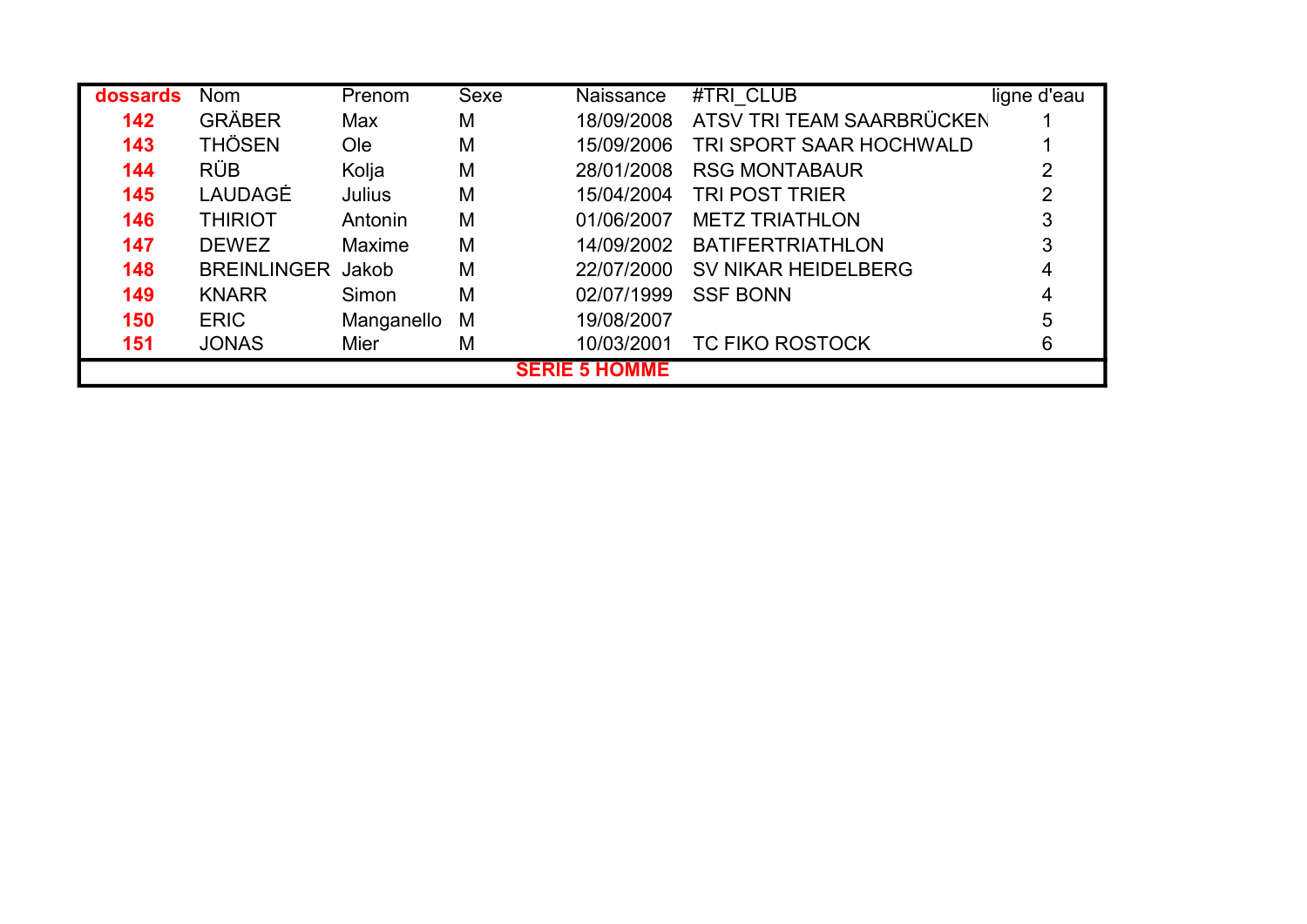| dossards | <b>Nom</b>               | Prenom      | Sexe                 | Naissance  | #TRI CLUB                 | ligne d'eau |
|----------|--------------------------|-------------|----------------------|------------|---------------------------|-------------|
| 152      | <b>SCHNEIDER</b>         | Julian      | M                    | 16/12/2007 | <b>SC ILLINGEN</b>        |             |
| 153      | <b>BETTS</b>             | Max         | M                    | 11/12/2003 |                           |             |
| 154      | BONDARCHUK-DELRUE Alexeï |             | M                    | 30/07/2006 | <b>TRISPEED MAMER</b>     |             |
| 155      | <b>DIETRICH</b>          | Amaury      | M                    | 13/06/1999 | <b>TRI VAL DE GRAY</b>    |             |
| 156      | <b>CORDUAN</b>           | Yann        | M                    | 22/09/2006 | <b>TRITYC</b>             |             |
| 157      | <b>DES BOSCS</b>         | Arnaud      | M                    | 13/08/1999 | SAINTE GENEVIÈVE DES BOIS |             |
| 158      | <b>HENDRIKS</b>          | <b>Nils</b> | M                    | 07/11/2008 | <b>TRISPEED MAMER</b>     |             |
| 159      | <b>OCAKDAN</b>           | Senay       | M                    | 03/09/2005 | <b>CELTIC</b>             |             |
| 160      | <b>PETERS</b>            | Jonathan    | M                    | 20/11/2008 | DREI.KRAFT NEUNKIRCHEN    |             |
| 161      | <b>KLEIN</b>             | Philipp     | M                    | 03/05/2004 | LAZ SAARBRÜCKEN           |             |
|          |                          |             | <b>SERIE 6 HOMME</b> |            |                           |             |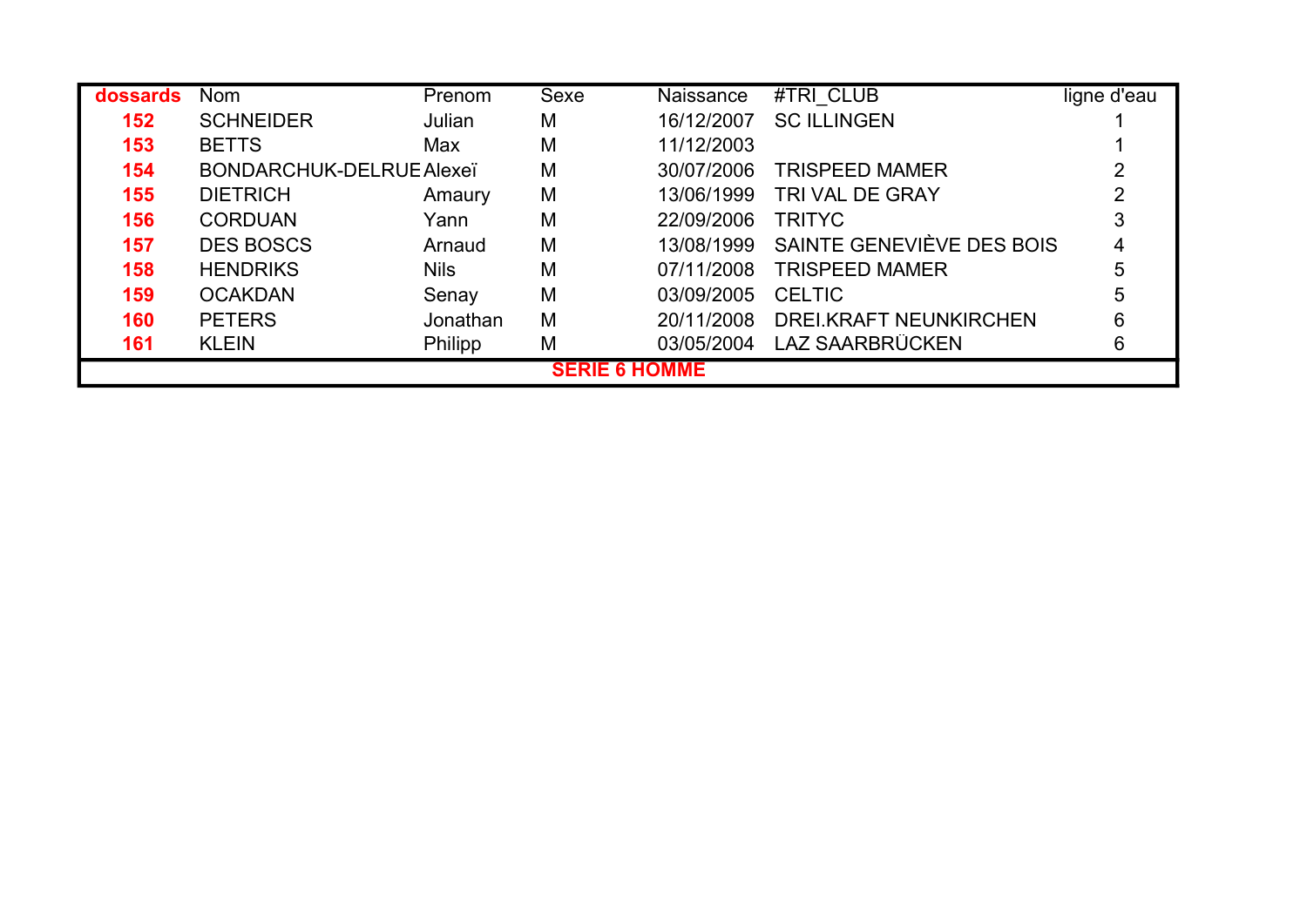| dossards | <b>Nom</b>            | Prenom            | Sexe | <b>Naissance</b>     | <b>Nationalite</b> | #TRI CLUB                 | ligne d'eau |
|----------|-----------------------|-------------------|------|----------------------|--------------------|---------------------------|-------------|
| 162      | <b>KOSTER</b>         | Mats              | M    | 25/12/2008           | <b>LUX</b>         | <b>CAE GREVENMACHER</b>   |             |
| 163      | <b>MÜLLER</b>         | Lennart           | M    | 07/01/2005           | <b>DEU</b>         |                           |             |
| 164      | <b>MÜLLER</b>         | Marten            | M    | 25/06/2008           | <b>DEU</b>         |                           |             |
| 165      | <b>BERLIN</b>         | Tizian            | M    | 30/05/2004           | <b>DEU</b>         | <b>SSF BONN TRIATHLON</b> | 2           |
| 166      | <b>RABEAU</b>         | Eliott            | M    | 13/08/2007           | <b>LUX</b>         | <b>TRISPEED</b>           | 3           |
| 167      | <b>BETTS</b>          | <b>Maximilian</b> | M    | 11/12/2003           | <b>DEU</b>         |                           | 3           |
| 168      | <b>CAMBRESY Lucas</b> |                   | M    | 23/02/2002           | LUX                | <b>TRILUX</b>             | 4           |
| 169      | <b>BEFAYT</b>         | Anton             | M    | 09/05/2007           | <b>BEL</b>         | <b>TTB</b>                | 5           |
| 170      | <b>HIRSCH</b>         | Léo               | M    | 27/12/1999           | <b>FRA</b>         | <b>NSTT</b>               | 5           |
| 171      | <b>CONSTANT</b>       | <b>Baptiste</b>   | M    | 04/01/2006           | <b>FRA</b>         | <b>METZ</b>               | 6           |
|          |                       |                   |      | <b>SERIE 7 HOMME</b> |                    |                           |             |

L